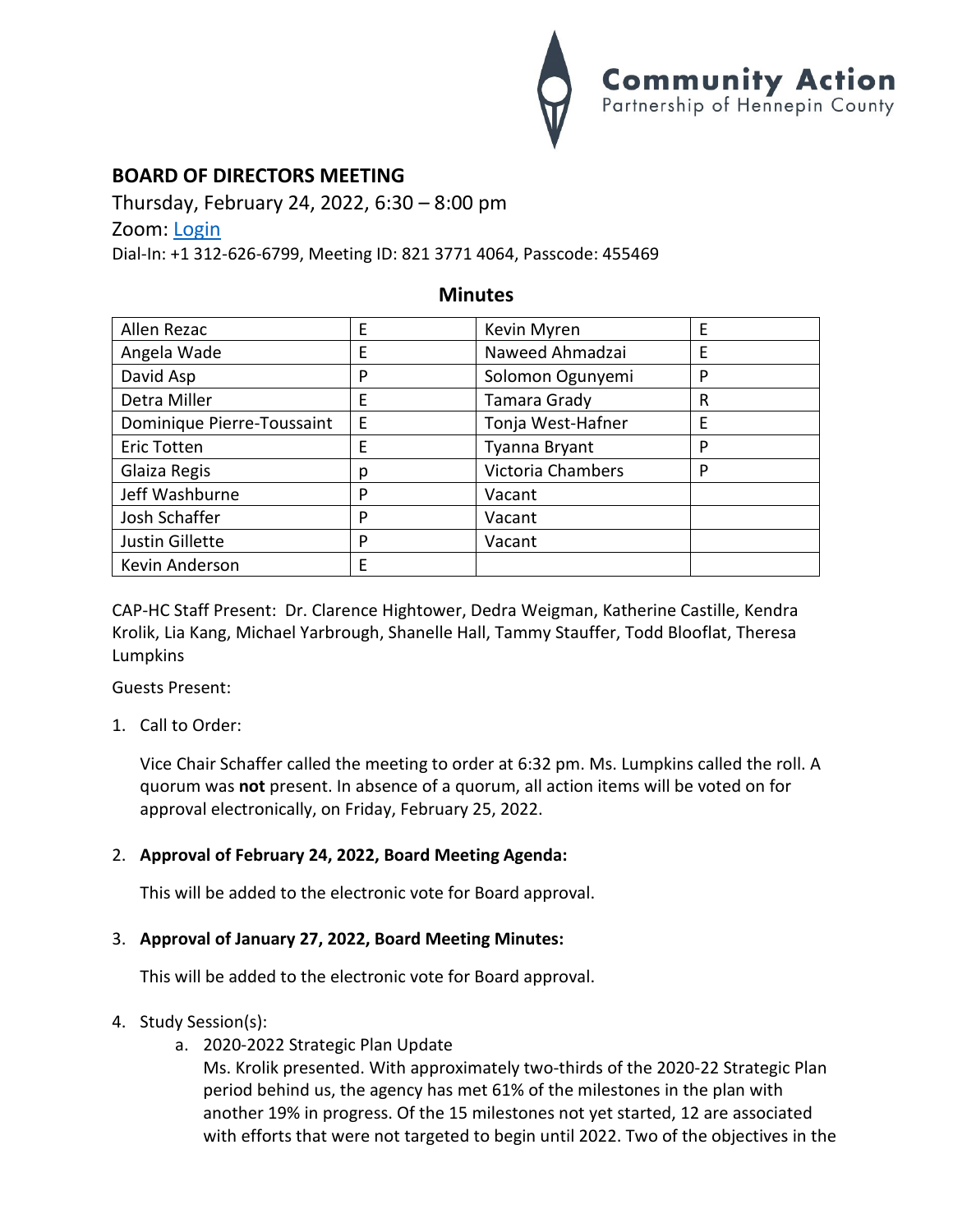original plan are no longer priorities for the agency and /or have been deemed duplicative with other milestones. As a result, the 10 milestones associated with these two objectives have been removed, reducing the total number of milestones from 85 to 75.

b. Risk Assessment Status Update

Mr. Blooflat presented. Of the Year 2 Risks, all eight of the risks have been "Met". One of the risks to be competed in Year 2 was to draft a risk management statement that describes the overarching goals and scope of the agency's risk management plan. The Risk Management Statement was created in December 2021 and the Board Role of the Statement was shared with the board by Mr. Blooflat during the meeting. Year 3 of the Risk Assessment has three risks to be completed by the end of 2022.

c. EAP Additional Administrative Funding

Ms. Stauffer presented. The amount of this grant is \$762,751, which is over the \$75,000 signing threshold for the Executive Director and requires board approval. The deadline to apply for the grant is March 1, which is prior to the next board meeting. The funds from this grant could be used for various EAP IT Projects. Some of these projects include the creation of an EAP Call Center, improvements to Laserfiche workflow, and/or to create multi language videos in English, Somali, Spanish, and Hmong. Funds could also be used for a new workflow system, a new client management system, or the creation of virtual kiosks. The grant could also be used for staffing salaries. Some additional spending options could be used for outreach events, administrative funds, administrative agreement with sister agencies, and/or equipment for EAP staff.

# 5. **December 2021 Financial Statements and January 2022 Cash Flow Report:**

Ms. Regis reported that the Finance and Audit Committee met and had a quorum. She led the Board through the financial narrative of the December 2021 financial statements. Total revenue for the month of December 2021 was \$539,442 with total expenses of \$536,342 resulting in an excess in net assets of \$3,100 for the month. The excess revenue for the month was the result of small amounts of interest from the MAGIC and checking accounts and donations received in December, offset by depreciation and expense amounts of funds recognized as revenue in prior fiscal years. CAP-HC has an active line of credit with no current balance or usage as of December 31, 2021. The Grant Expenditure Status Report was reviewed. The CSBG CARES Act Supplemental Grant was also reviewed during the meeting. The January Cash Flow Report was reviewed. The agency has not had to use the current Line of Credit. It is anticipated that there will be a low cash balance at the end of the next few months as expenditures increase due to departments operating at full capacity and ramping up spending, however, staff does not anticipate using the line of credit.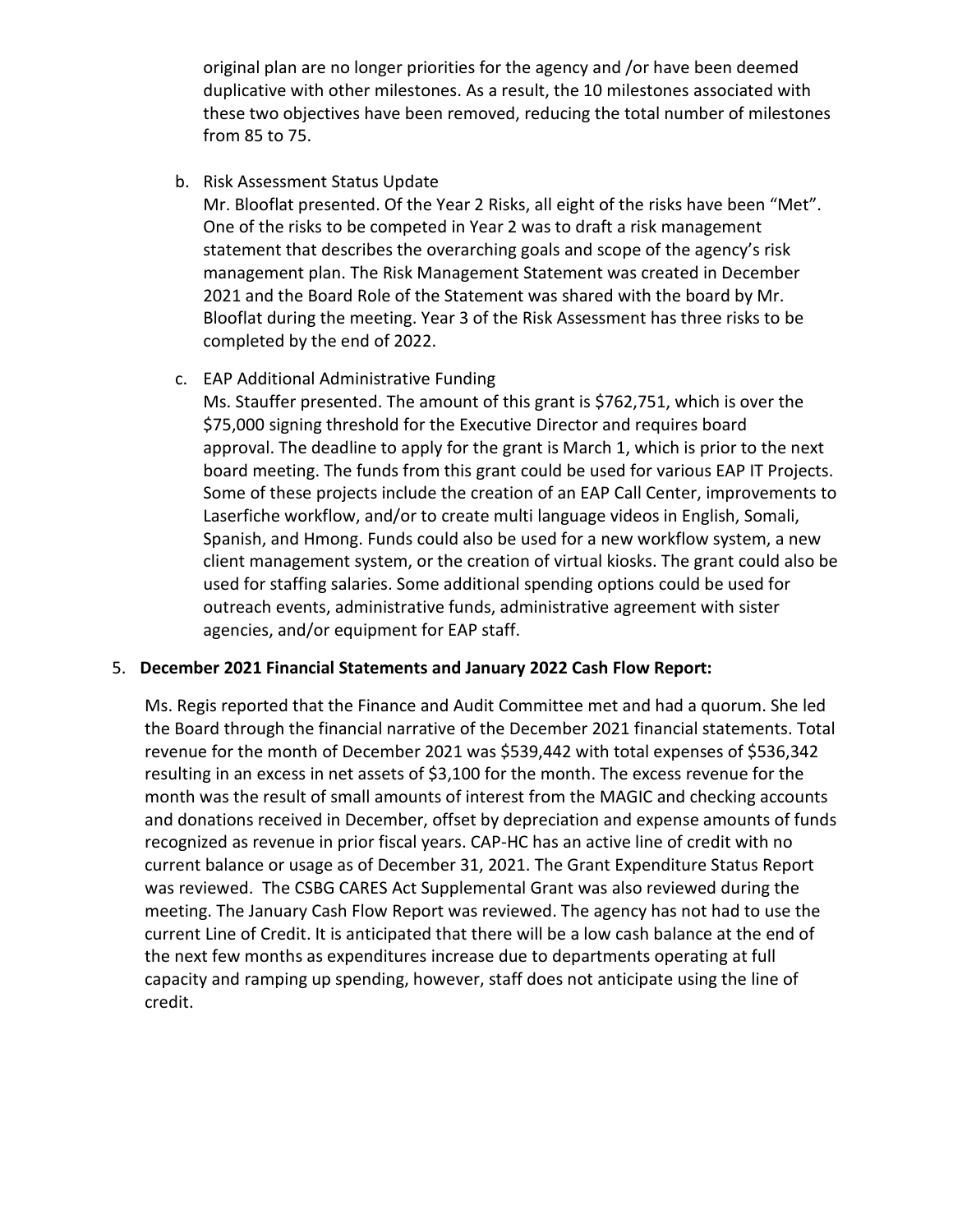This will be added to the electronic vote for Board approval.

6. Grant Application Report:

Ms. Krolik presented. The DEED Grant for the Getting to Work Program was received in the amount of \$150,000. The WCA Foundation/Fund of Minneapolis Foundation Grant in the amount of \$30,000 was denied. A grant application in the amount of \$70,000 was submitted to the City of Brooklyn Park for the Renter's Rights Education and Energy Conservation Education. A grant in the amount of \$83,000 was also submitted to the MN Department of Commerce for Pro-active Self-Sufficiency. Staff has recently submitted an application in the amount of \$100,000 for Otto Bremer Trust for Rapid Rehousing. An application in the amount of \$20,150 for the Shavlik Family Foundation for a grants and donor database has also been submitted.

7. Finance and Audit Committee Update:

Ms. Regis commented that the committee met and had quorum. In addition to the financial statements, the committee also discussed the field audit that will take place during the week of March 7. The 2022 Annual Work Plan was reviewed. An audit update and a staffing update was given. There are currently two open positions in the Finance Department.

8. Human Resource Committee Update:

Committee Chair Schaffer shared that the HR Committee met and had a quorum. The committee discussed the 2022 Annual Work Plan. The committee also received an update on the vacancies of the agency. There are currently 5 open positions. The HR Director position has been filled and the new director will start on March 7. An update was also given on the Culture Initiative of the agency. An Implementation Team has met and will work on the action items of the initiative.

9. Program Planning & Evaluation (P&E) Committee Update:

Committee Vice Chair Bryant shared that the P&E Committee met and had a quorum. The committee discussed the 2022 Annual Work Plan. Ms. Hall shared a program highlight that the Client Services department is now fully staffed. The committee also reviewed the Monthly Program Data Report and the Grant Application Report.

10. Monthly Program Data Report:

Ms. Hall presented. This report gives the year-to-date program totals as well as totals for the month of January 2022. For the month of January, 1,984 total households were served, of which 1,718 were for the Energy Assistance Program. The total number of households served for each program was also reviewed.

- 11. Executive Director Update:
	- a. HR Director Update

Ms. Weigman presented. An HR Director has been hired. Her name is Tori Williams, and she will start on March 7. Over 25-30 applications were received. Six candidates were phone screened, three were phone interviewed by Ms. Weigman, and two of the candidates were interviewed by members of the leadership team.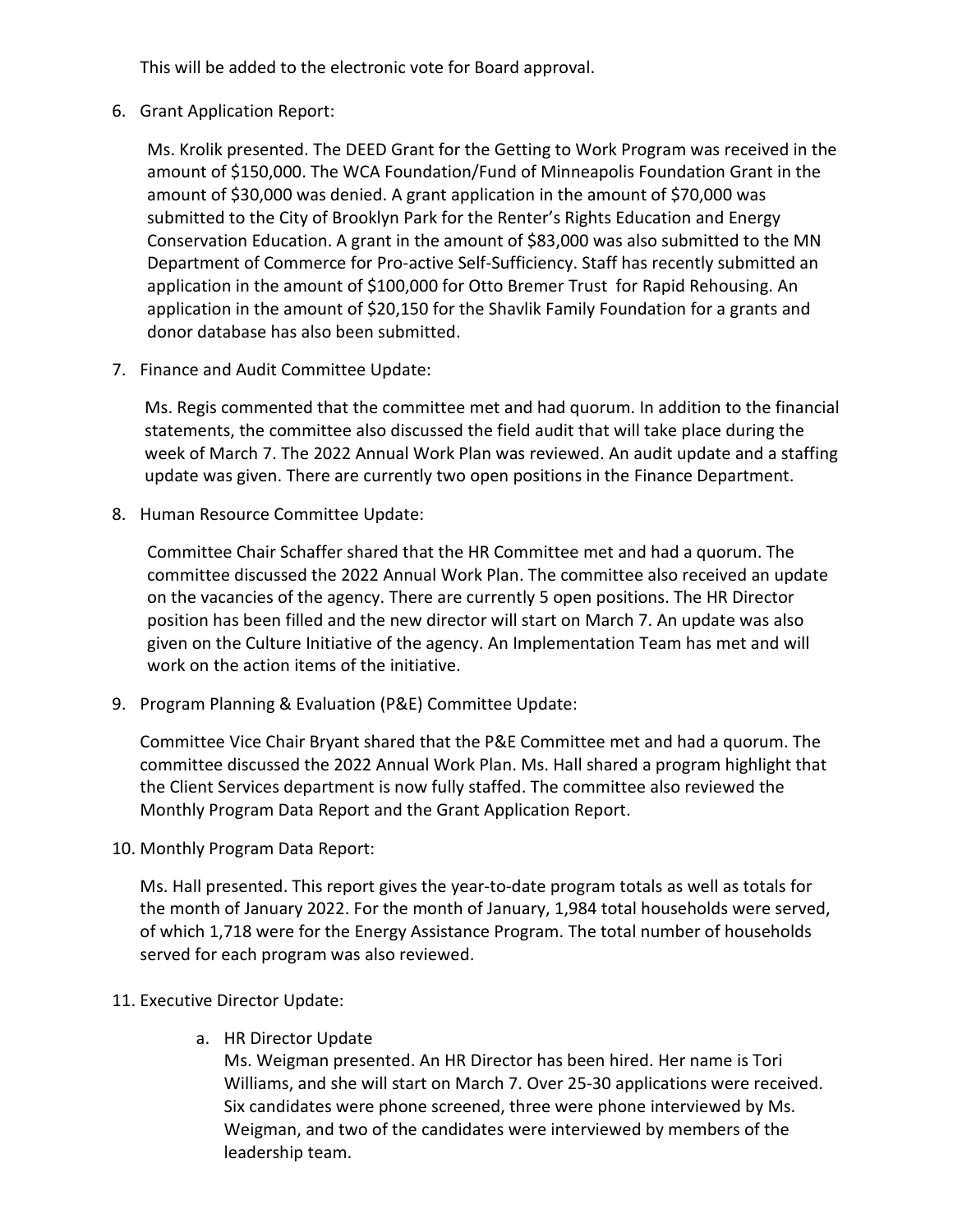b. Property Search Update

Dr. Hightower presented. Staff is still in the negotiation process and should have more to report during the March Board meeting.

c. Youth Center – North Minneapolis

Dr. Hightower presented. In response to the increase in violence in the community, there are plans to open a youth center in North Minneapolis. Dr. Hightower met with the board chair of Minneapolis Public Schools and the MN State Legislature to discuss the opening of the Rosa Parks Community Center for Advancement of African Americans. There are a lot of moving parts, but the current plan is that CAP-HC would buy a school building in north Minneapolis from Minneapolis Public Schools for \$1.00. There is legislation for \$6 million to renovate the building. There is \$2 million for programming for the community center. CAP-HC would own the building and oversee the renovations. The building space could be used for programs, tenant space, or even the CAP-HC headquarters. Dr. Hightower shared that this is the number one project for the Majority Leader of the House of Representatives. The Board Chair commented that this is a big accomplishment that CAP-HC was thought of for this project.

- d. 2021 Executive Director Performance Evaluation Ms. Lumpkins presented. Immediately following the board meeting, Ms. Lumpkins will send an email to all board members which will include a survey link for the Executive Director Performance Evaluation. The deadline to complete the survey is Friday, March 4, 2022.
- 12. New Business:
	- a. **Board Member Resignation: Tamara Grady** -- Chair Asp Tamara Grady resigned her position from the Public Sector of the Board. This will be added to the electronic vote for Board approval.
	- d. **2022 Annual Work Plan** Dr. Hightower

The agency creates a three-year Strategic Plan. Each year, an Annual Work Plan is created to complete the goals established in the Strategic Plan. There are a total of 29 goals in the 2022 Annual Work Plan. The goals are separated into five different categories and each goal is the responsibility of a member of the leadership team. Dr. Hightower gave an overview of the of the Work Plan and highlighted a few key goals for 2022.

This will be added to the electronic vote for Board approval.

e. **Grant Summary: Housing Stability Services (Ratification)** -- Ms. Krolik Staff recently identified an opportunity to apply for additional funding from Minnesota Housing to support CAP-HC's Housing Stability Services, with a focus on Emergency Rental Assistance. Staff requested \$100,000, which is above the Executive Directors signing threshold. The grant application was due on February 22, 2022, prior to the Board of Directors meeting on February 24, 2022. For that reason, staff sought permission from the Executive Committee of the Board to submit this grant application. On February 14, 2022, the Executive Committee of the Board voted to approve the submission of the grant application.